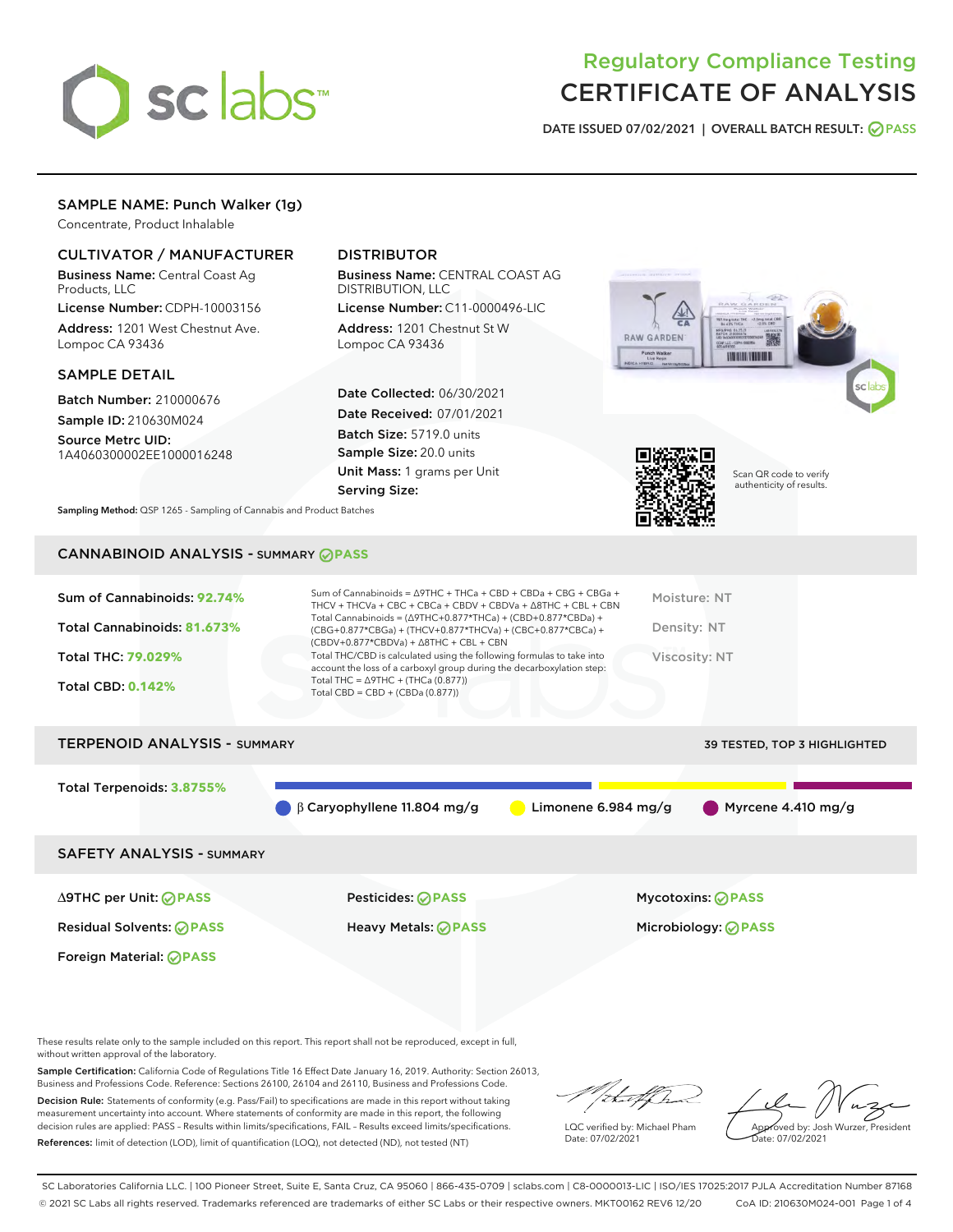



PUNCH WALKER (1G) | DATE ISSUED 07/02/2021 | OVERALL BATCH RESULT: ○ PASS

#### CANNABINOID TEST RESULTS - 07/01/2021 2 PASS

Tested by high-performance liquid chromatography with diode-array detection (HPLC-DAD). **Method:** QSP 1157 - Analysis of Cannabinoids by HPLC-DAD

#### TOTAL CANNABINOIDS: **81.673%**

Total Cannabinoids (Total THC) + (Total CBD) + (Total CBG) + (Total THCV) + (Total CBC) + (Total CBDV) + ∆8THC + CBL + CBN

TOTAL THC: **79.029%** Total THC (∆9THC+0.877\*THCa)

TOTAL CBD: **0.142%**

Total CBD (CBD+0.877\*CBDa)

TOTAL CBG: 1.33% Total CBG (CBG+0.877\*CBGa)

TOTAL THCV: 0.331% Total THCV (THCV+0.877\*THCVa)

TOTAL CBC: 0.524% Total CBC (CBC+0.877\*CBCa)

TOTAL CBDV: ND Total CBDV (CBDV+0.877\*CBDVa)

| <b>COMPOUND</b>  | LOD/LOQ<br>(mg/g)          | <b>MEASUREMENT</b><br><b>UNCERTAINTY</b><br>(mg/g) | <b>RESULT</b><br>(mg/g) | <b>RESULT</b><br>(%) |
|------------------|----------------------------|----------------------------------------------------|-------------------------|----------------------|
| <b>THCa</b>      | 0.05/0.14                  | ±22.519                                            | 876.23                  | 87.623               |
| <b>A9THC</b>     | 0.06 / 0.26                | ±0.751                                             | 21.84                   | 2.184                |
| <b>CBGa</b>      | 0.1/0.2                    | ±0.63                                              | 12.1                    | 1.21                 |
| <b>CBCa</b>      | 0.07 / 0.28                | ±0.292                                             | 5.98                    | 0.598                |
| <b>THCVa</b>     | 0.07/0.20                  | ±0.180                                             | 3.77                    | 0.377                |
| <b>CBL</b>       | 0.06 / 0.24                | ±0.110                                             | 3.17                    | 0.317                |
| <b>CBG</b>       | 0.06/0.19                  | ±0.106                                             | 2.69                    | 0.269                |
| <b>CBDa</b>      | 0.02/0.19                  | ±0.047                                             | 1.62                    | 0.162                |
| $\triangle$ 8THC | 0.1/0.4                    | N/A                                                | <b>ND</b>               | <b>ND</b>            |
| <b>THCV</b>      | 0.1/0.2                    | N/A                                                | <b>ND</b>               | <b>ND</b>            |
| <b>CBD</b>       | 0.07/0.29                  | N/A                                                | <b>ND</b>               | <b>ND</b>            |
| <b>CBDV</b>      | 0.04 / 0.15                | N/A                                                | <b>ND</b>               | <b>ND</b>            |
| <b>CBDVa</b>     | 0.03/0.53                  | N/A                                                | <b>ND</b>               | <b>ND</b>            |
| <b>CBN</b>       | 0.1/0.3                    | N/A                                                | <b>ND</b>               | <b>ND</b>            |
| <b>CBC</b>       | 0.2 / 0.5                  | N/A                                                | <b>ND</b>               | <b>ND</b>            |
|                  | <b>SUM OF CANNABINOIDS</b> |                                                    | 927.40 mg/g             | 92.74%               |

#### **UNIT MASS: 1 grams per Unit**

| ∆9THC per Unit                        | 1120 per-package limit     | <b>PASS</b><br>$21.84$ mg/unit |
|---------------------------------------|----------------------------|--------------------------------|
| <b>Total THC per Unit</b>             |                            | 790.29 mg/unit                 |
| <b>CBD per Unit</b>                   |                            | <b>ND</b>                      |
| <b>Total CBD per Unit</b>             |                            | $1.42$ mg/unit                 |
| Sum of Cannabinoids<br>per Unit       |                            | 927.40 mg/unit                 |
| <b>Total Cannabinoids</b><br>per Unit |                            | 816.73 mg/unit                 |
| <b>MOISTURE TEST RESULT</b>           | <b>DENSITY TEST RESULT</b> | <b>VISCOSITY TEST RESULT</b>   |

Not Tested

Not Tested

Not Tested

#### TERPENOID TEST RESULTS - 07/02/2021

Terpene analysis utilizing gas chromatography-flame ionization detection (GC-FID). **Method:** QSP 1192 - Analysis of Terpenoids by GC-FID

| <b>COMPOUND</b>         | LOD/LOQ<br>(mg/g) | <b>MEASUREMENT</b><br><b>UNCERTAINTY</b><br>(mg/g) | <b>RESULT</b><br>(mg/g)                         | <b>RESULT</b><br>$(\%)$ |
|-------------------------|-------------------|----------------------------------------------------|-------------------------------------------------|-------------------------|
| $\beta$ Caryophyllene   | 0.004 / 0.012     | ±0.4202                                            | 11.804                                          | 1.1804                  |
| Limonene                | 0.005 / 0.016     | ±0.0999                                            | 6.984                                           | 0.6984                  |
| <b>Myrcene</b>          | 0.008 / 0.025     | ±0.0569                                            | 4.410                                           | 0.4410                  |
| $\alpha$ Humulene       | 0.009 / 0.029     | ±0.1083                                            | 3.373                                           | 0.3373                  |
| Linalool                | 0.009 / 0.032     | ±0.0867                                            | 2.281                                           | 0.2281                  |
| $\alpha$ Bisabolol      | 0.008 / 0.026     | ±0.0838                                            | 1.569                                           | 0.1569                  |
| Ocimene                 | 0.011 / 0.038     | ±0.0422                                            | 1.316                                           | 0.1316                  |
| Guaiol                  | 0.009 / 0.030     | ±0.0447                                            | 0.948                                           | 0.0948                  |
| <b>B</b> Pinene         | 0.004 / 0.014     | ±0.0093                                            | 0.807                                           | 0.0807                  |
| Terpineol               | 0.016 / 0.055     | ±0.0483                                            | 0.786                                           | 0.0786                  |
| Fenchol                 | 0.010 / 0.034     | ±0.0293                                            | 0.758                                           | 0.0758                  |
| Valencene               | 0.009 / 0.030     | ±0.0462                                            | 0.671                                           | 0.0671                  |
| trans-β-Farnesene       | 0.008 / 0.025     | ±0.0215                                            | 0.606                                           | 0.0606                  |
| $\alpha$ Pinene         | 0.005 / 0.017     | ±0.0049                                            | 0.570                                           | 0.0570                  |
| Terpinolene             | 0.008 / 0.026     | ±0.0113                                            | 0.550                                           | 0.0550                  |
| Nerolidol               | 0.009 / 0.028     | ±0.0254                                            | 0.404                                           | 0.0404                  |
| Caryophyllene<br>Oxide  | 0.010 / 0.033     | ±0.0142                                            | 0.309                                           | 0.0309                  |
| <b>Borneol</b>          | 0.005 / 0.016     | ±0.0084                                            | 0.199                                           | 0.0199                  |
| Fenchone                | 0.009 / 0.028     | ±0.0032                                            | 0.110                                           | 0.0110                  |
| Camphene                | 0.005 / 0.015     | ±0.0011                                            | 0.093                                           | 0.0093                  |
| Citronellol             | 0.003 / 0.010     | ±0.0045                                            | 0.093                                           | 0.0093                  |
| <b>Geranyl Acetate</b>  | 0.004 / 0.014     | ±0.0017                                            | 0.040                                           | 0.0040                  |
| Sabinene Hydrate        | 0.006 / 0.022     | ±0.0013                                            | 0.033                                           | 0.0033                  |
| $\gamma$ Terpinene      | 0.006 / 0.018     | ±0.0004                                            | 0.022                                           | 0.0022                  |
| $\alpha$ Terpinene      | 0.005 / 0.017     | ±0.0003                                            | 0.019                                           | 0.0019                  |
| $\alpha$ Phellandrene   | 0.006 / 0.020     | N/A                                                | <loq< th=""><th><loq< th=""></loq<></th></loq<> | <loq< th=""></loq<>     |
| 3 Carene                | 0.005 / 0.018     | N/A                                                | <loq< th=""><th><loq< th=""></loq<></th></loq<> | <loq< th=""></loq<>     |
| Nerol                   | 0.003 / 0.011     | N/A                                                | <loq< th=""><th><loq< th=""></loq<></th></loq<> | <loq< th=""></loq<>     |
| Geraniol                | 0.002 / 0.007     | N/A                                                | <loq< th=""><th><loq< th=""></loq<></th></loq<> | <loq< th=""></loq<>     |
| Sabinene                | 0.004 / 0.014     | N/A                                                | ND                                              | <b>ND</b>               |
| p-Cymene                | 0.005 / 0.016     | N/A                                                | ND                                              | ND                      |
| Eucalyptol              | 0.006 / 0.018     | N/A                                                | ND                                              | ND                      |
| (-)-Isopulegol          | 0.005 / 0.016     | N/A                                                | ND                                              | ND                      |
| Camphor                 | 0.006 / 0.019     | N/A                                                | ND                                              | <b>ND</b>               |
| Isoborneol              | 0.004 / 0.012     | N/A                                                | ND                                              | ND                      |
| Menthol                 | 0.008 / 0.025     | N/A                                                | ND                                              | ND                      |
| R-(+)-Pulegone          | 0.003 / 0.011     | N/A                                                | ND                                              | ND                      |
| $\alpha$ Cedrene        | 0.005 / 0.016     | N/A                                                | ND                                              | ND                      |
| Cedrol                  | 0.008 / 0.027     | N/A                                                | ND                                              | <b>ND</b>               |
| <b>TOTAL TERPENOIDS</b> |                   |                                                    | 38.755 mg/g                                     | 3.8755%                 |

SC Laboratories California LLC. | 100 Pioneer Street, Suite E, Santa Cruz, CA 95060 | 866-435-0709 | sclabs.com | C8-0000013-LIC | ISO/IES 17025:2017 PJLA Accreditation Number 87168 © 2021 SC Labs all rights reserved. Trademarks referenced are trademarks of either SC Labs or their respective owners. MKT00162 REV6 12/20 CoA ID: 210630M024-001 Page 2 of 4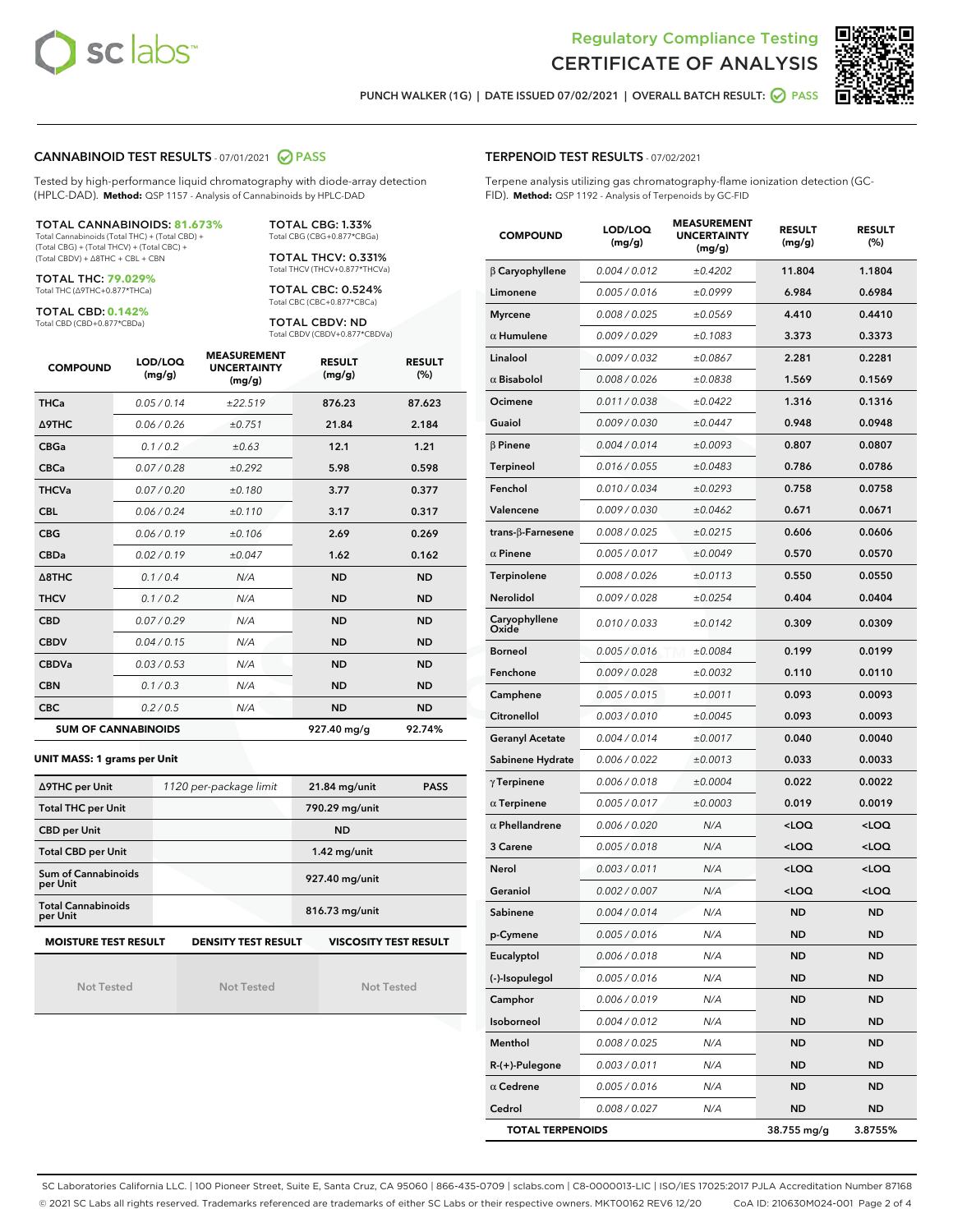



PUNCH WALKER (1G) | DATE ISSUED 07/02/2021 | OVERALL BATCH RESULT:  $\bigcirc$  PASS

# CATEGORY 1 PESTICIDE TEST RESULTS - 07/02/2021 2 PASS

Pesticide and plant growth regulator analysis utilizing high-performance liquid chromatography-mass spectrometry (HPLC-MS) or gas chromatography-mass spectrometry (GC-MS). \*GC-MS utilized where indicated. **Method:** QSP 1212 - Analysis of Pesticides and Mycotoxins by LC-MS or QSP 1213 - Analysis of Pesticides by GC-MS

| <b>COMPOUND</b>             | LOD/LOQ<br>$(\mu g/g)$ | <b>ACTION</b><br><b>LIMIT</b><br>$(\mu g/g)$ | <b>MEASUREMENT</b><br><b>UNCERTAINTY</b><br>$(\mu g/g)$ | <b>RESULT</b><br>$(\mu g/g)$ | <b>RESULT</b> |
|-----------------------------|------------------------|----------------------------------------------|---------------------------------------------------------|------------------------------|---------------|
| Aldicarb                    | 0.03 / 0.08            | $\geq$ LOD                                   | N/A                                                     | <b>ND</b>                    | <b>PASS</b>   |
| Carbofuran                  | 0.02/0.05              | $>$ LOD                                      | N/A                                                     | <b>ND</b>                    | <b>PASS</b>   |
| Chlordane*                  | 0.03 / 0.08            | $\ge$ LOD                                    | N/A                                                     | <b>ND</b>                    | <b>PASS</b>   |
| Chlorfenapyr*               | 0.03/0.10              | $>$ LOD                                      | N/A                                                     | <b>ND</b>                    | <b>PASS</b>   |
| Chlorpyrifos                | 0.02 / 0.06            | $\ge$ LOD                                    | N/A                                                     | <b>ND</b>                    | <b>PASS</b>   |
| Coumaphos                   | 0.02 / 0.07            | $\ge$ LOD                                    | N/A                                                     | <b>ND</b>                    | <b>PASS</b>   |
| Daminozide                  | 0.02 / 0.07            | $\ge$ LOD                                    | N/A                                                     | <b>ND</b>                    | <b>PASS</b>   |
| <b>DDVP</b><br>(Dichlorvos) | 0.03/0.09              | $\ge$ LOD                                    | N/A                                                     | <b>ND</b>                    | <b>PASS</b>   |
| Dimethoate                  | 0.03/0.08              | $>$ LOD                                      | N/A                                                     | <b>ND</b>                    | <b>PASS</b>   |
| Ethoprop(hos)               | 0.03/0.10              | $\ge$ LOD                                    | N/A                                                     | <b>ND</b>                    | <b>PASS</b>   |
| Etofenprox                  | 0.02 / 0.06            | $\ge$ LOD                                    | N/A                                                     | <b>ND</b>                    | <b>PASS</b>   |
| Fenoxycarb                  | 0.03/0.08              | $\ge$ LOD                                    | N/A                                                     | <b>ND</b>                    | <b>PASS</b>   |
| Fipronil                    | 0.03/0.08              | $>$ LOD                                      | N/A                                                     | <b>ND</b>                    | <b>PASS</b>   |
| Imazalil                    | 0.02 / 0.06            | $\ge$ LOD                                    | N/A                                                     | <b>ND</b>                    | <b>PASS</b>   |
| <b>Methiocarb</b>           | 0.02 / 0.07            | $\ge$ LOD                                    | N/A                                                     | <b>ND</b>                    | <b>PASS</b>   |
| Methyl<br>parathion         | 0.03/0.10              | $\ge$ LOD                                    | N/A                                                     | <b>ND</b>                    | <b>PASS</b>   |
| <b>Mevinphos</b>            | 0.03/0.09              | $>$ LOD                                      | N/A                                                     | <b>ND</b>                    | <b>PASS</b>   |
| Paclobutrazol               | 0.02 / 0.05            | $\ge$ LOD                                    | N/A                                                     | <b>ND</b>                    | <b>PASS</b>   |
| Propoxur                    | 0.03/0.09              | $\ge$ LOD                                    | N/A                                                     | <b>ND</b>                    | <b>PASS</b>   |
| Spiroxamine                 | 0.03 / 0.08            | $\ge$ LOD                                    | N/A                                                     | <b>ND</b>                    | <b>PASS</b>   |
| Thiacloprid                 | 0.03/0.10              | $\ge$ LOD                                    | N/A                                                     | <b>ND</b>                    | <b>PASS</b>   |

#### CATEGORY 2 PESTICIDE TEST RESULTS - 07/02/2021 @ PASS

| <b>COMPOUND</b>          | LOD/LOO<br>$(\mu g/g)$ | <b>ACTION</b><br>LIMIT<br>$(\mu g/g)$ | <b>MEASUREMENT</b><br><b>UNCERTAINTY</b><br>$(\mu g/g)$ | <b>RESULT</b><br>$(\mu g/g)$ | <b>RESULT</b> |
|--------------------------|------------------------|---------------------------------------|---------------------------------------------------------|------------------------------|---------------|
| Abamectin                | 0.03/0.10              | 0.1                                   | N/A                                                     | <b>ND</b>                    | <b>PASS</b>   |
| Acephate                 | 0.02/0.07              | 0.1                                   | N/A                                                     | <b>ND</b>                    | <b>PASS</b>   |
| Acequinocyl              | 0.02/0.07              | 0.1                                   | N/A                                                     | <b>ND</b>                    | <b>PASS</b>   |
| Acetamiprid              | 0.02/0.05              | 0.1                                   | N/A                                                     | <b>ND</b>                    | <b>PASS</b>   |
| Azoxystrobin             | 0.02/0.07              | 0.1                                   | N/A                                                     | <b>ND</b>                    | <b>PASS</b>   |
| <b>Bifenazate</b>        | 0.01 / 0.04            | 0.1                                   | N/A                                                     | <b>ND</b>                    | <b>PASS</b>   |
| <b>Bifenthrin</b>        | 0.02 / 0.05            | 3                                     | N/A                                                     | <b>ND</b>                    | <b>PASS</b>   |
| <b>Boscalid</b>          | 0.03/0.09              | 0.1                                   | N/A                                                     | <b>ND</b>                    | <b>PASS</b>   |
| Captan                   | 0.19/0.57              | 0.7                                   | N/A                                                     | <b>ND</b>                    | <b>PASS</b>   |
| Carbaryl                 | 0.02/0.06              | 0.5                                   | N/A                                                     | <b>ND</b>                    | <b>PASS</b>   |
| Chlorantranilip-<br>role | 0.04/0.12              | 10                                    | N/A                                                     | <b>ND</b>                    | <b>PASS</b>   |
| Clofentezine             | 0.03/0.09              | 0.1                                   | N/A                                                     | <b>ND</b>                    | <b>PASS</b>   |

# CATEGORY 2 PESTICIDE TEST RESULTS - 07/02/2021 continued

| <b>COMPOUND</b>               | LOD/LOQ<br>(µg/g) | <b>ACTION</b><br><b>LIMIT</b><br>$(\mu g/g)$ | <b>MEASUREMENT</b><br><b>UNCERTAINTY</b><br>$(\mu g/g)$ | <b>RESULT</b><br>(µg/g) | <b>RESULT</b> |
|-------------------------------|-------------------|----------------------------------------------|---------------------------------------------------------|-------------------------|---------------|
| Cyfluthrin                    | 0.12 / 0.38       | $\overline{c}$                               | N/A                                                     | <b>ND</b>               | <b>PASS</b>   |
| Cypermethrin                  | 0.11 / 0.32       | 1                                            | N/A                                                     | ND                      | <b>PASS</b>   |
| Diazinon                      | 0.02 / 0.05       | 0.1                                          | N/A                                                     | ND                      | <b>PASS</b>   |
| Dimethomorph                  | 0.03 / 0.09       | 2                                            | N/A                                                     | ND                      | <b>PASS</b>   |
| Etoxazole                     | 0.02 / 0.06       | 0.1                                          | N/A                                                     | <b>ND</b>               | <b>PASS</b>   |
| Fenhexamid                    | 0.03 / 0.09       | 0.1                                          | N/A                                                     | <b>ND</b>               | <b>PASS</b>   |
| Fenpyroximate                 | 0.02 / 0.06       | 0.1                                          | N/A                                                     | ND                      | <b>PASS</b>   |
| Flonicamid                    | 0.03 / 0.10       | 0.1                                          | N/A                                                     | ND                      | <b>PASS</b>   |
| Fludioxonil                   | 0.03 / 0.10       | 0.1                                          | N/A                                                     | <b>ND</b>               | <b>PASS</b>   |
| Hexythiazox                   | 0.02 / 0.07       | 0.1                                          | N/A                                                     | ND                      | <b>PASS</b>   |
| Imidacloprid                  | 0.04 / 0.11       | 5                                            | N/A                                                     | ND                      | <b>PASS</b>   |
| Kresoxim-methyl               | 0.02 / 0.07       | 0.1                                          | N/A                                                     | <b>ND</b>               | <b>PASS</b>   |
| <b>Malathion</b>              | 0.03 / 0.09       | 0.5                                          | N/A                                                     | ND                      | <b>PASS</b>   |
| Metalaxyl                     | 0.02 / 0.07       | $\overline{c}$                               | N/A                                                     | ND                      | <b>PASS</b>   |
| Methomyl                      | 0.03 / 0.10       | 1                                            | N/A                                                     | <b>ND</b>               | <b>PASS</b>   |
| Myclobutanil                  | 0.03 / 0.09       | 0.1                                          | N/A                                                     | ND                      | <b>PASS</b>   |
| Naled                         | 0.02 / 0.07       | 0.1                                          | N/A                                                     | ND                      | <b>PASS</b>   |
| Oxamyl                        | 0.04 / 0.11       | 0.5                                          | N/A                                                     | ND                      | <b>PASS</b>   |
| Pentachloronitro-<br>benzene* | 0.03 / 0.09       | 0.1                                          | N/A                                                     | ND                      | <b>PASS</b>   |
| Permethrin                    | 0.04 / 0.12       | 0.5                                          | N/A                                                     | <b>ND</b>               | <b>PASS</b>   |
| Phosmet                       | 0.03 / 0.10       | 0.1                                          | N/A                                                     | <b>ND</b>               | <b>PASS</b>   |
| Piperonylbu-<br>toxide        | 0.02 / 0.07       | 3                                            | N/A                                                     | ND                      | <b>PASS</b>   |
| Prallethrin                   | 0.03 / 0.08       | 0.1                                          | N/A                                                     | <b>ND</b>               | <b>PASS</b>   |
| Propiconazole                 | 0.02 / 0.07       | 0.1                                          | N/A                                                     | ND                      | <b>PASS</b>   |
| Pyrethrins                    | 0.04 / 0.12       | 0.5                                          | N/A                                                     | ND                      | <b>PASS</b>   |
| Pyridaben                     | 0.02 / 0.07       | 0.1                                          | N/A                                                     | ND                      | <b>PASS</b>   |
| Spinetoram                    | 0.02 / 0.07       | 0.1                                          | N/A                                                     | ND                      | <b>PASS</b>   |
| Spinosad                      | 0.02 / 0.07       | 0.1                                          | N/A                                                     | ND                      | <b>PASS</b>   |
| Spiromesifen                  | 0.02 / 0.05       | 0.1                                          | N/A                                                     | <b>ND</b>               | <b>PASS</b>   |
| Spirotetramat                 | 0.02 / 0.06       | 0.1                                          | N/A                                                     | ND                      | <b>PASS</b>   |
| Tebuconazole                  | 0.02 / 0.07       | 0.1                                          | N/A                                                     | ND                      | <b>PASS</b>   |
| Thiamethoxam                  | 0.03 / 0.10       | 5                                            | N/A                                                     | <b>ND</b>               | <b>PASS</b>   |
| Trifloxystrobin               | 0.03 / 0.08       | 0.1                                          | N/A                                                     | <b>ND</b>               | <b>PASS</b>   |

SC Laboratories California LLC. | 100 Pioneer Street, Suite E, Santa Cruz, CA 95060 | 866-435-0709 | sclabs.com | C8-0000013-LIC | ISO/IES 17025:2017 PJLA Accreditation Number 87168 © 2021 SC Labs all rights reserved. Trademarks referenced are trademarks of either SC Labs or their respective owners. MKT00162 REV6 12/20 CoA ID: 210630M024-001 Page 3 of 4